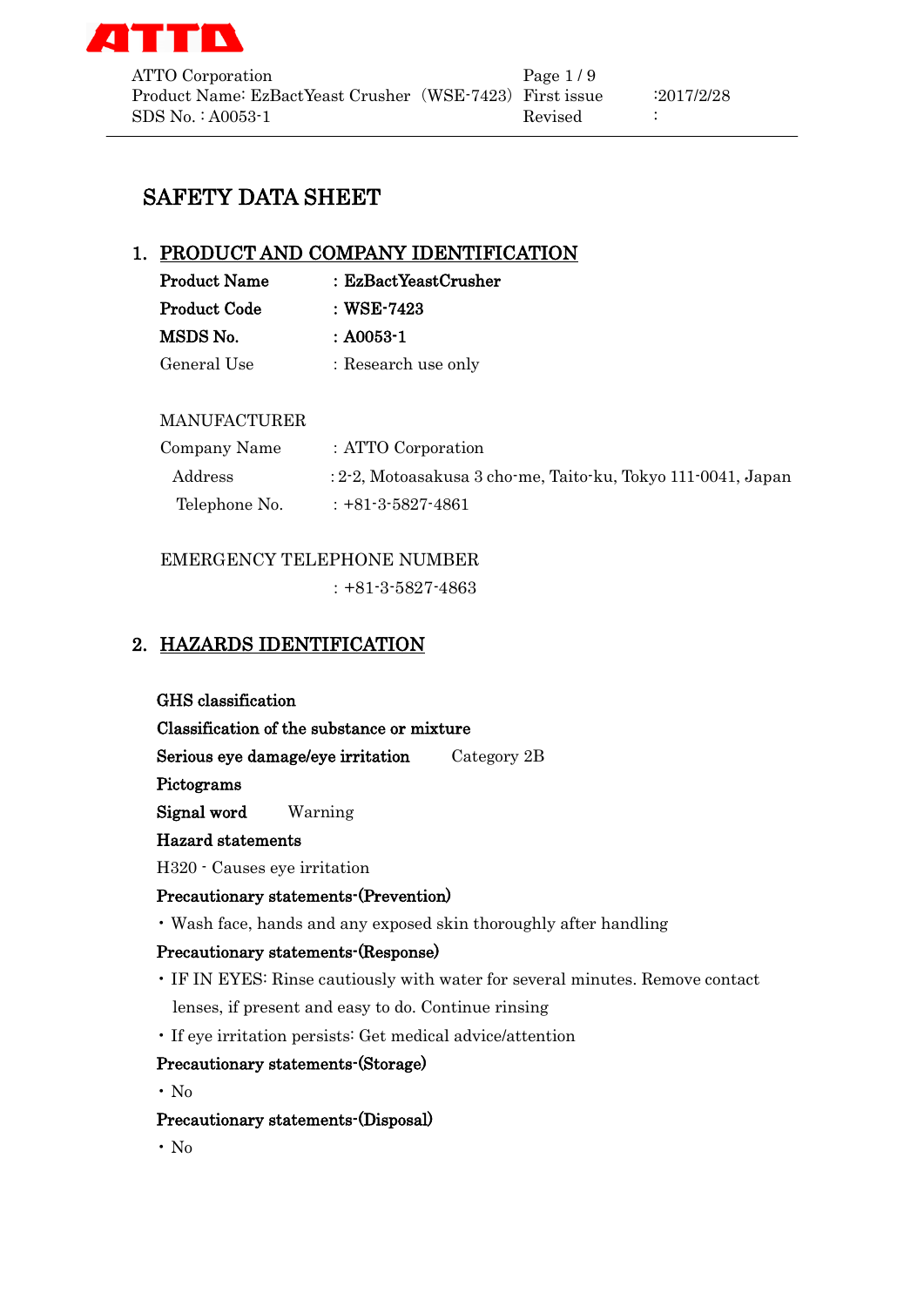

ATTO Corporation Page 2/9 Product Name: EzBactYeast Crusher (WSE-7423) First issue :2017/2/28  $SDS No. : A0053-1$  Revised :

### **Others**

Other hazards Not available

# 3. COMPOSITION/ INFORMATION ON INGREDIENTS

Single Substance or Mixture : Mixture

| WSE-7423 EzBactYeast Crusher                   |                     |                                              |                  |
|------------------------------------------------|---------------------|----------------------------------------------|------------------|
| EzBactYeast Lysis buffer                       |                     |                                              |                  |
| <b>Chemical Name</b>                           | $wt$ <sup>\</sup>   | <b>Chemical Formula</b>                      | CAS Registry No. |
| Glycerol                                       | 10%                 | C3H8O3                                       | $56 - 81 - 5$    |
| Others (water)                                 | 90%                 |                                              |                  |
| Yeast PreLysis buffer                          |                     |                                              |                  |
| <b>Chemical Name</b>                           | $wt$ <sup>(%)</sup> | <b>Chemical Formula</b>                      | CAS Registry No. |
| Phosphoric acid, sodium salt, hydrate (1:2:12) | 8.95%               | HNa2O4P·12H2O                                | $10039 - 32 - 4$ |
| Others (water)                                 | 91.05%              |                                              |                  |
| Protease Inhibitor                             |                     |                                              |                  |
| <b>Chemical Name</b>                           | $wt$ <sup>(%)</sup> | Chemical Formula                             | CAS Registry No. |
| Glycerol                                       | $<$ 50%             | C3H8O3                                       | $56 - 81 - 5$    |
| Others (water)                                 | $50\%<$             |                                              |                  |
| DNase I                                        |                     |                                              |                  |
| <b>Chemical Name</b>                           | $wt$ <sup>(%)</sup> | Chemical Formula                             | CAS Registry No. |
| Dimethyl sulfoxide                             | < 80%               | C <sub>2</sub> H <sub>6</sub> O <sub>S</sub> | $67 - 68 - 5$    |
| Others (water)                                 | $20\%<$             |                                              |                  |

# 4. FIRST AID MEASURES

### Inhalation

Remove to fresh air If symptoms persist, call a physician

### Skin contact

Wash off immediately with soap and plenty of water If symptoms persist, call a physician

### Eye contact

IF IN EYES: Rinse cautiously with water for several minutes. Remove contact lenses,

if present and easy to do. Continue rinsing Immediate medical attention is required

### Ingestion

Rinse mouth Never give anything by mouth to an unconscious person Call a physician or poison control center immediately Do not induce vomiting without medical advice

### Protection of first-aiders

Use personal protective equipment as required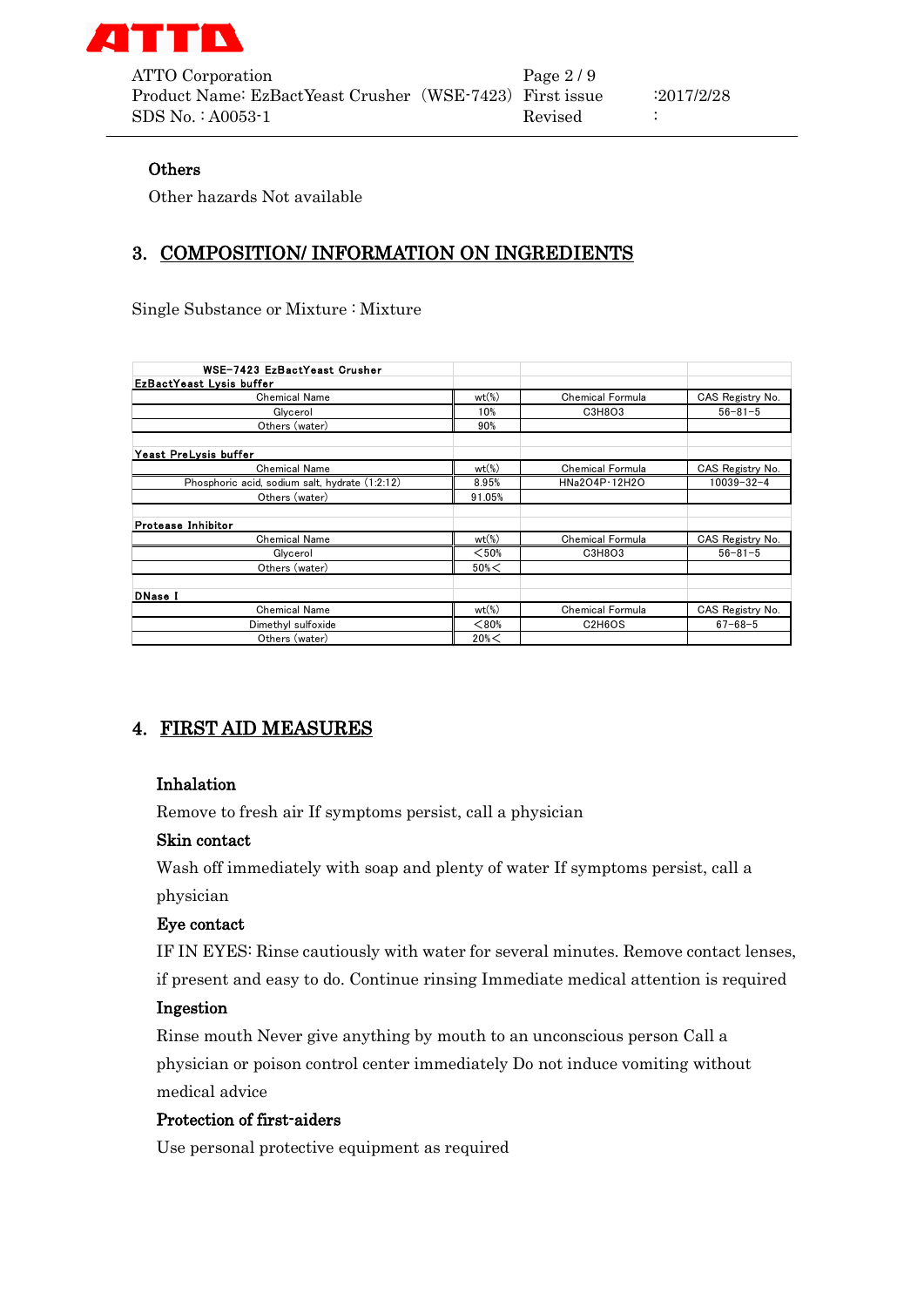

# 5. FIRE FIGHTING MEASURES

### Suitable extinguishing media

Use extinguishing measures, such as water spray, alcohol-resistant foam, dry chemical or carbon dioxide, that are appropriate to local circumstances and the surrounding environment

### Unsuitable extinguishing media

No information available

### Special extinguishing method

No information available

### Specific hazards arising from the chemical product

Thermal decomposition can lead to release of irritating and toxic gases and vapors.

### Protection of fire-fighters

Use personal protective equipment as required Firefighters should wear self-contained breathing apparatus and full firefighting turnout gear.

### 6. ACCIDENTAL RELEASE MEASURES

#### Personal precautions, protective equipment and emergency procedures

For indoor, provide adequate ventilation process until the end of working. Deny unnecessary entry other than the people involved by, for example, using a rope. While working, wear appropriate protective equipments to avoid adhering it on skin, or inhaling the gas. Work from windward, and retract the people downwind.

#### Environmental precautions

To be careful not discharged to the environment without being properly handled waste water contaminated See Section 12 for additional ecological information Methods and materials for contaminent and methods and materials for cleaning up Do not touch spilled material without suitable protection(See section 8). After material is completely picked up, wash the spill site with soap and water and ventilate the area. Put all wastes in a plastic bag for disposal and seal it tightly. Remove, clean, or dispose of contaminated clothing.

#### Recoverly, neutralization

No information available

#### Secondary disaster prevention measures

Clean contaminated objects and areas thoroughly observing environmental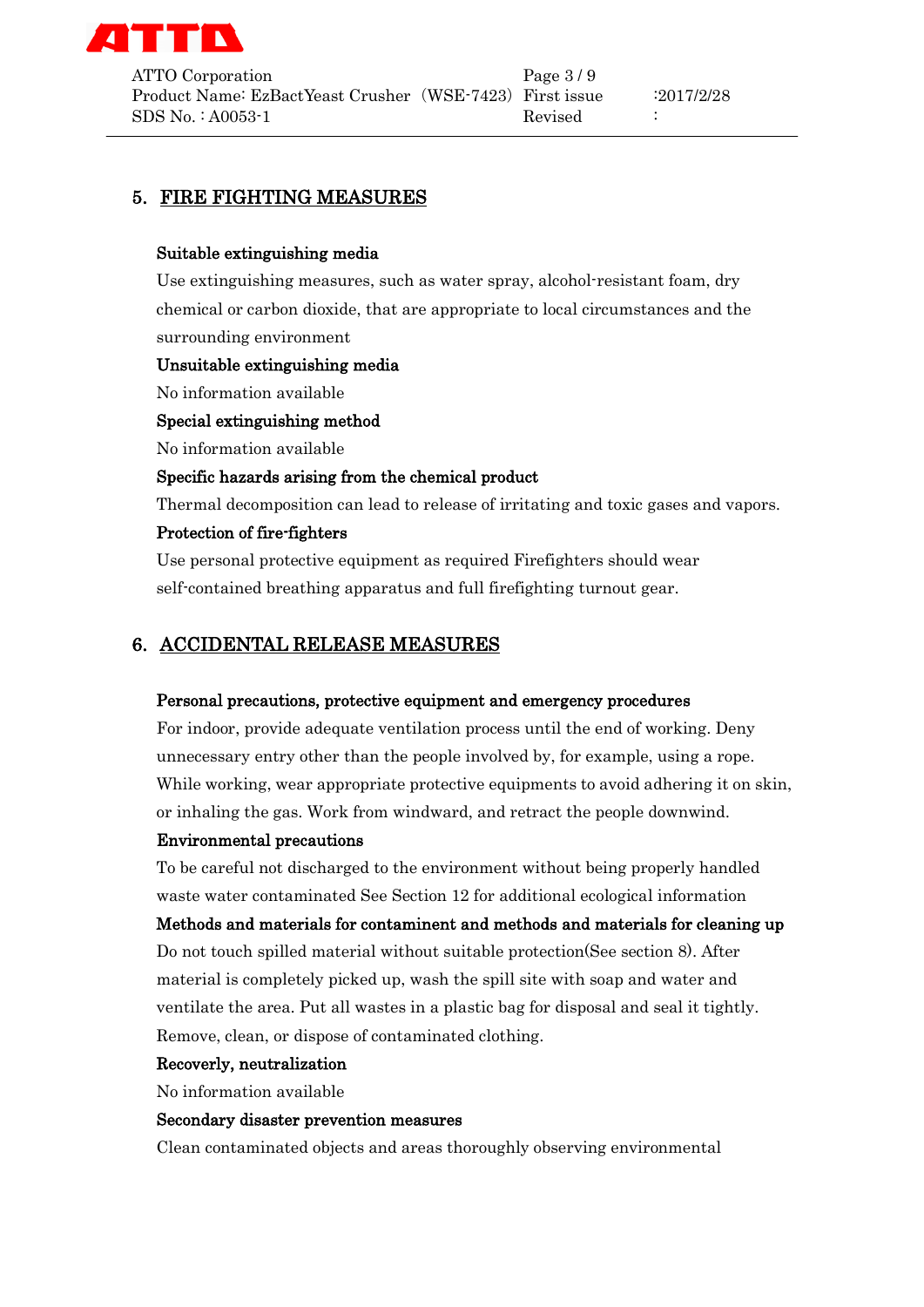

ATTO Corporation Page 4/9 Product Name: EzBactYeast Crusher (WSE-7423) First issue :2017/2/28  $SDS No. : A0053-1$  Revised :

regulations

# 7. HANDLING AND STORAGE

#### Handling

#### Technical measures

Avoid contact with eyes and skin Use with local exhaust ventilation.

#### Precautions

Do not rough handling containers, such as upsetting, falling, giving a shock, and dragging. Prevent leakage, overflow, and scattering. Not to generate steam and dust in vain. Seal the container after use. After handling, wash hands and face, and then gargle. In places other than those specified, should not be smoking or eating and drinking. Should not be brought contaminated protective equipment and gloves to rest stops. Deny unnecessary entry of non-emergency personnel to the handling area.

#### Safety handling precautions

Use personal protective equipment as required

#### Storage

#### Safe storage conditions

Storage conditions Store away from sunlight in well-ventilated place at room temperature (under 25 ℃). Keep container tightly closed.

Safe packaging material Polyethylene, Polypropylene

Incompatible substances Strong oxidizing compoound

### 8. EXPOSURE CONTROLS / PERSONAL PROTECTION

#### Engineering measures

:For indoor, provide adequate ventilation process until the end of working. Deny unnecessary entry other than the people involved by, for example, using a rope. While working, wear appropriate protective equipment to avoid adhering it on skin, or inhaling the gas. Work from windward, and retract the people downwind.

#### Exposure limit

:This product, as supplied, does not contain any hazardous materials with occupational exposure limits established by the region specific regulatory bodies.

#### Ventilation

:Local Exhaust ; Necessary, Mechanical (General); Recommended

#### Personal protection;

Respiratory protection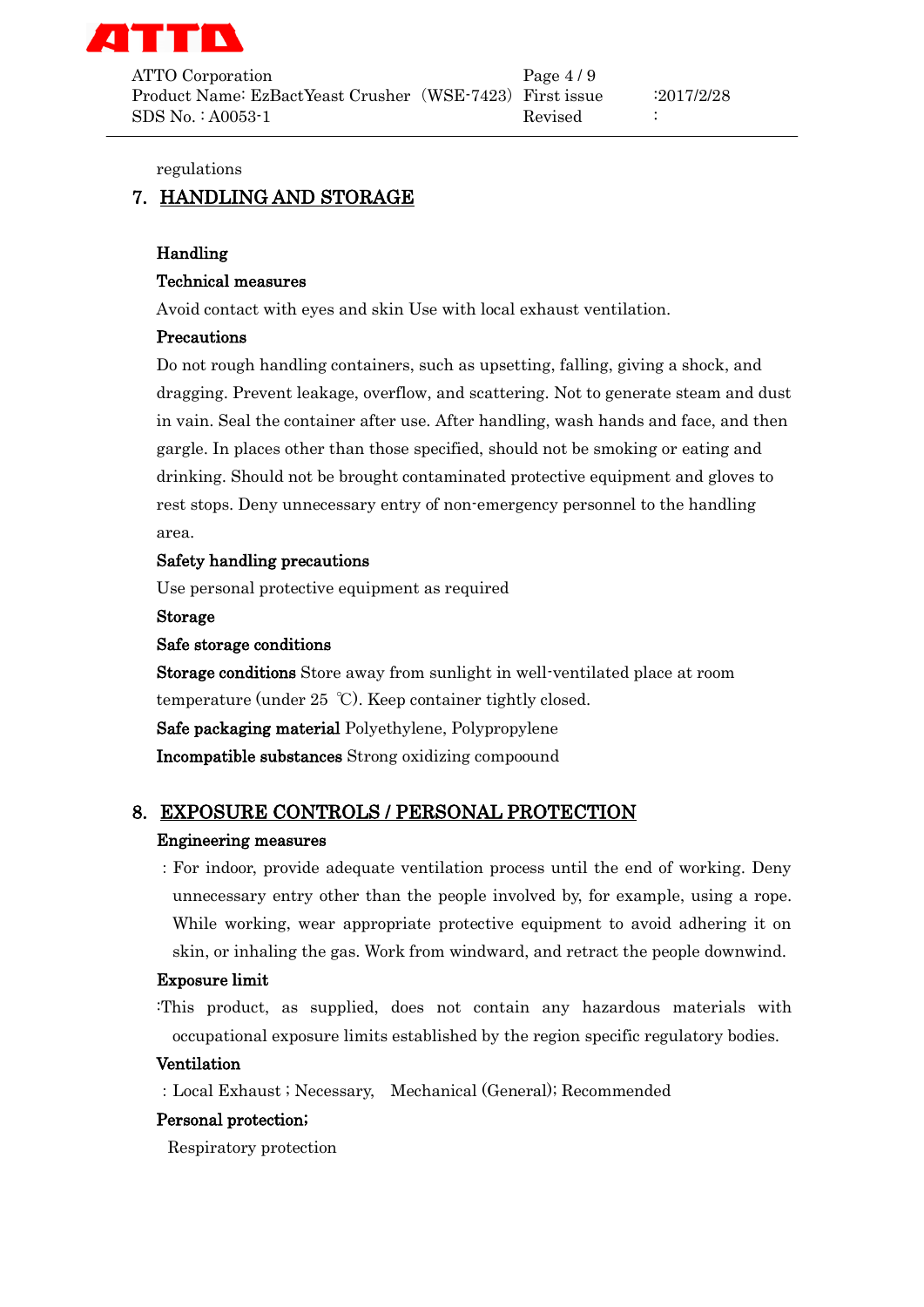

| ATTO Corporation                                         | Page $5/9$ |            |
|----------------------------------------------------------|------------|------------|
| Product Name: EzBactYeast Crusher (WSE-7423) First issue |            | :2017/2/28 |
| SDS No.∶A0053-1                                          | Revised    |            |

:Use a NIOSH/MSHA or European Standard EN149 approved respirator if the vapor concentrations exceed regulatory guidelines.

| Hand protection   | : Chemical resistant gloves         |
|-------------------|-------------------------------------|
| Eye protection    | : Safety glasses (Chemical goggles) |
| Skin protection   | $\therefore$ Protective clothing    |
| Control parameter |                                     |

| OSHA Final Limits: None established |                    |
|-------------------------------------|--------------------|
| $\text{ACGIH}$ TLV $\text{(s)}$     | : None established |

# 9. PHYSICAL AND CHEMICAL PROPERTIES

# BactYeast Lysis buffer

| Appearance                    | : liquid (clear) |  |
|-------------------------------|------------------|--|
| Odor                          | : Odorless       |  |
| pH                            | $: 7-9$          |  |
| Boiling Point / Boiling Range |                  |  |
|                               | : Not available  |  |
| Melting Point / Melting Range |                  |  |
|                               | : Not available  |  |
| Decomposition Temperature     |                  |  |
|                               | : Not available  |  |
| Flash Point                   | : Not available  |  |
|                               |                  |  |

### Auto Ignition Temperature

|                                          | : Not available |
|------------------------------------------|-----------------|
| Flammability                             | : Not flammable |
| <b>Explosive Properties</b>              | : Not available |
| <b>Oxidizing Properties</b>              | : Not available |
| Vapor Pressure                           | : Not available |
| <b>Relative Density</b>                  | : Not available |
| Solubility                               | : Not available |
| Partition Coefficient (n-octanol /water) |                 |
|                                          | : Not available |
| Viscosity                                | : Not available |
| Vapor Density                            | : Not available |
| <b>Evaporation Rate</b>                  | : Not available |
|                                          |                 |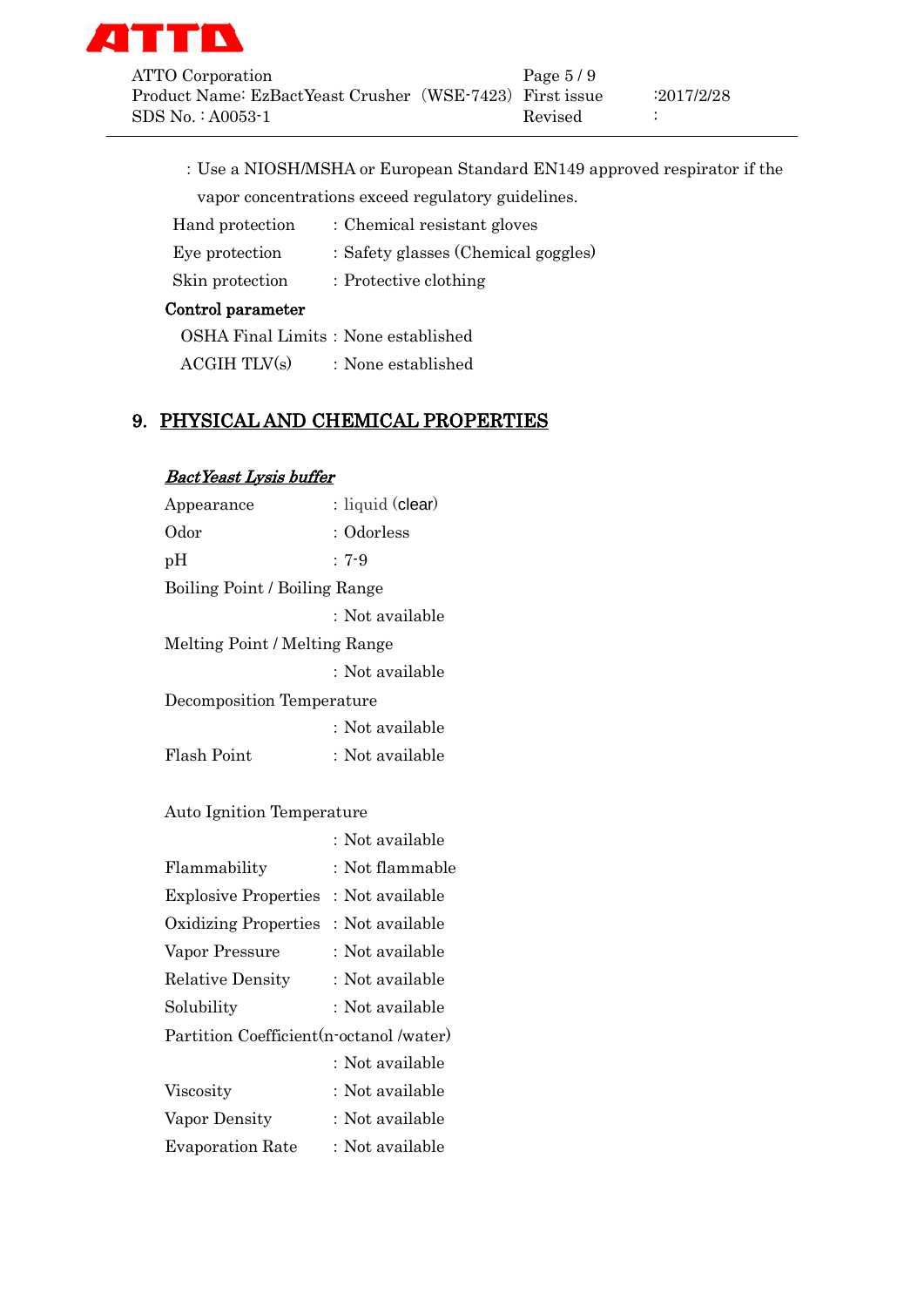

### Yeast PreLysis buffer

| Appearance                    | : liquid (clear) |  |
|-------------------------------|------------------|--|
| Odor                          | : Odorless       |  |
| pH                            | $: 12 - 13$      |  |
| Boiling Point / Boiling Range |                  |  |
|                               | : Not available  |  |
| Melting Point / Melting Range |                  |  |
|                               | : Not available  |  |
| Decomposition Temperature     |                  |  |
|                               | : Not available  |  |
| Flash Point                   | : Not available  |  |
|                               |                  |  |

### Auto Ignition Temperature

|                                          | : Not available |
|------------------------------------------|-----------------|
| Flammability                             | : Not flammable |
| <b>Explosive Properties</b>              | : Not available |
| <b>Oxidizing Properties</b>              | : Not available |
| Vapor Pressure                           | : Not available |
| <b>Relative Density</b>                  | : Not available |
| Solubility                               | : Not available |
| Partition Coefficient (n-octanol /water) |                 |
|                                          | : Not available |
| Viscosity                                | : Not available |
| Vapor Density                            | : Not available |
| <b>Evaporation Rate</b>                  | : Not available |

### Protease inhibitor

| Appearance                    | : liquid (clear) |  |
|-------------------------------|------------------|--|
| Odor                          | : Odorless       |  |
| pH                            | : Not available  |  |
| Boiling Point / Boiling Range |                  |  |
|                               | : Not available  |  |
| Melting Point / Melting Range |                  |  |
|                               | : Not available  |  |
| Decomposition Temperature     |                  |  |
|                               |                  |  |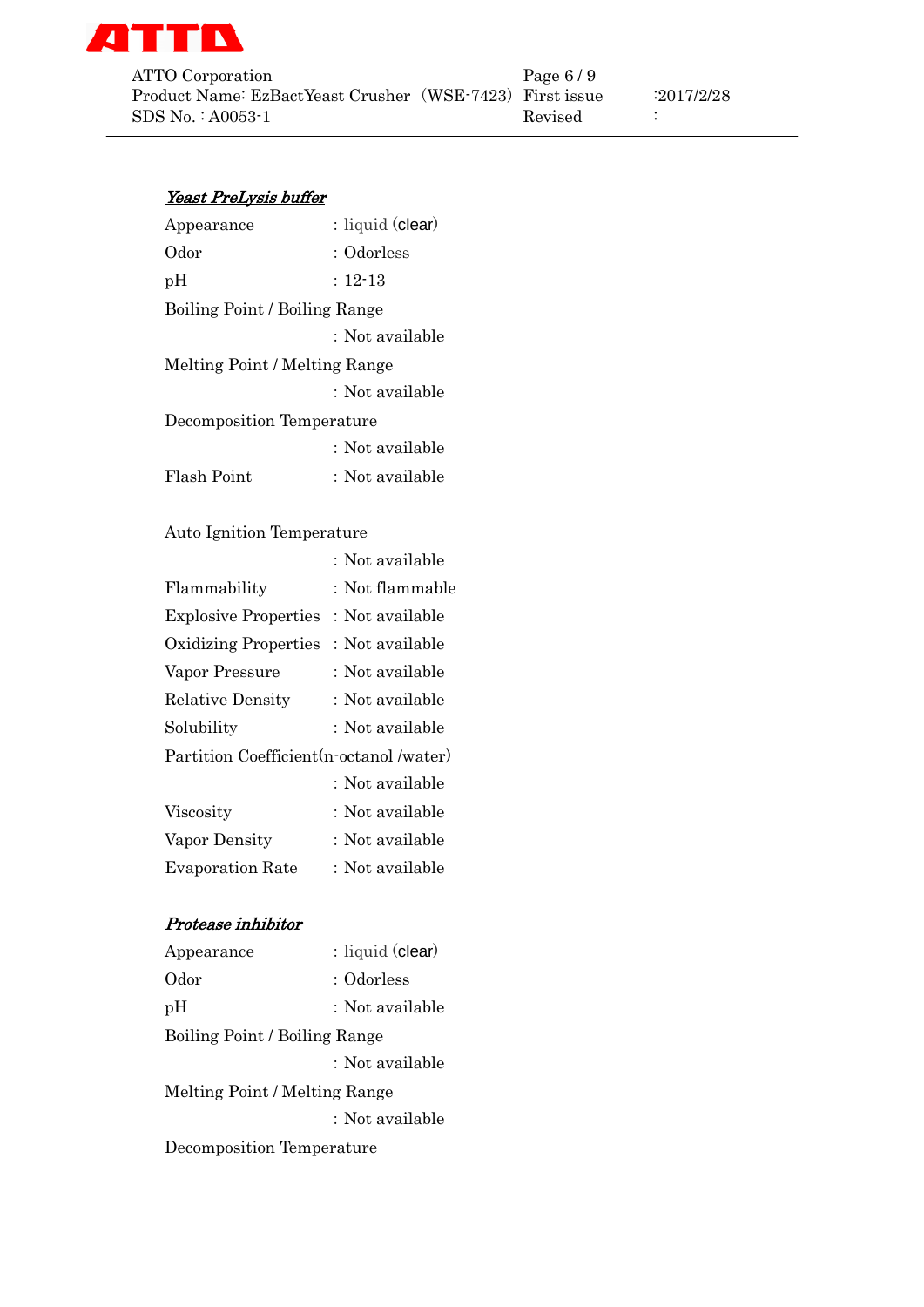

|             | : Not available |
|-------------|-----------------|
| Flash Point | : Not available |

### Auto Ignition Temperature

|                                          | : Not available |  |
|------------------------------------------|-----------------|--|
| Flammability                             | : Not flammable |  |
| <b>Explosive Properties</b>              | : Not available |  |
| <b>Oxidizing Properties</b>              | : Not available |  |
| Vapor Pressure                           | : Not available |  |
| <b>Relative Density</b>                  | : Not available |  |
| Solubility                               | : Not available |  |
| Partition Coefficient (n-octanol /water) |                 |  |
|                                          | : Not available |  |
| Viscosity                                | : Not available |  |
| Vapor Density                            | : Not available |  |
| <b>Evaporation Rate</b>                  | : Not available |  |

# DNase I

| Appearance                    | : liquid (clear) |
|-------------------------------|------------------|
| Odor                          | : Odorless       |
| pН                            | : Not available  |
| Boiling Point / Boiling Range |                  |
|                               | : Not available  |
| Melting Point / Melting Range |                  |
|                               | : Not available  |
| Decomposition Temperature     |                  |
|                               | : Not available  |
| Flash Point                   | : Not available  |
|                               |                  |

### Auto Ignition Temperature

|                             | : Not available |
|-----------------------------|-----------------|
| Flammability                | : Not flammable |
| <b>Explosive Properties</b> | : Not available |
| <b>Oxidizing Properties</b> | : Not available |
| Vapor Pressure              | : Not available |
| <b>Relative Density</b>     | : Not available |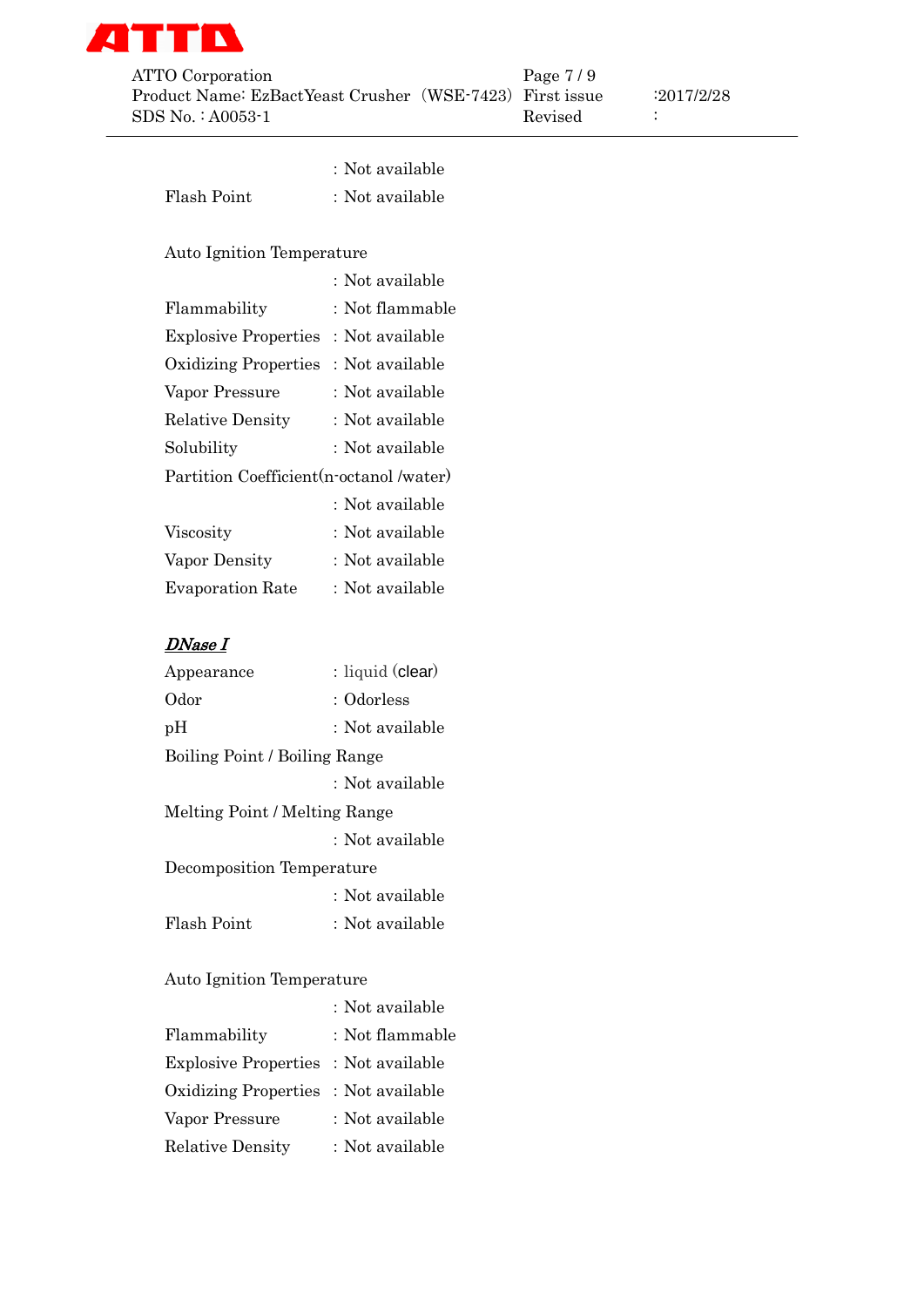

ATTO Corporation Page 8/9 Product Name: EzBactYeast Crusher (WSE-7423) First issue :2017/2/28 SDS No. : A0053-1 Revised :

| Solubility                               | : Not available |  |
|------------------------------------------|-----------------|--|
| Partition Coefficient (n-octanol /water) |                 |  |
|                                          | : Not available |  |
| Viscosity                                | : Not available |  |
| Vapor Density                            | : Not available |  |
| <b>Evaporation Rate</b>                  | : Not available |  |
| <b>10. STABILITY AND REACTIVITY</b>      |                 |  |

# Conditions to avoid

| : No information available |                                                |
|----------------------------|------------------------------------------------|
| Incompatible materials     |                                                |
| Stability                  | : Stable under recommended storage conditions. |
|                            | : Sunlight, heat, moisture                     |

### Hazardous reactions / Decomposition products

:Carbon monoxide, Nitrogen oxide, Sulfur oxide

# 11.TOXICOLOGICAL INFORMATION

| Acute toxicity                    | : No data available                   |
|-----------------------------------|---------------------------------------|
| Skin irritation/corrosion         | : Rabbit; $500 \text{ mg}/24H$ ; mild |
| Serious eye damage/ irritation    | : Rabbit; $500mg/24H$ ; mild          |
| Respiratory or skin sensitization | : No data available                   |
| Reproductive cell mutagenicity    | : No data available                   |
| Carcinogenicity                   | : No data available                   |
| Reproductive toxicity             | : No data available                   |
| STOT single exposure              | : No data available                   |
| STOT-repeated exposure            | : No data available                   |
| Aspiration hazard                 | : No data available                   |

# 12.ECOLOGICAL INFORMATION

| Ecotoxicity                   |                           |
|-------------------------------|---------------------------|
| Other data                    | :No data available        |
| Persistence and degradability | :No information available |
| Bioaccumulative potential     | :No information available |
| Mobility in soil              | :No information available |
| Hazard to the ozone layer     | :No information available |